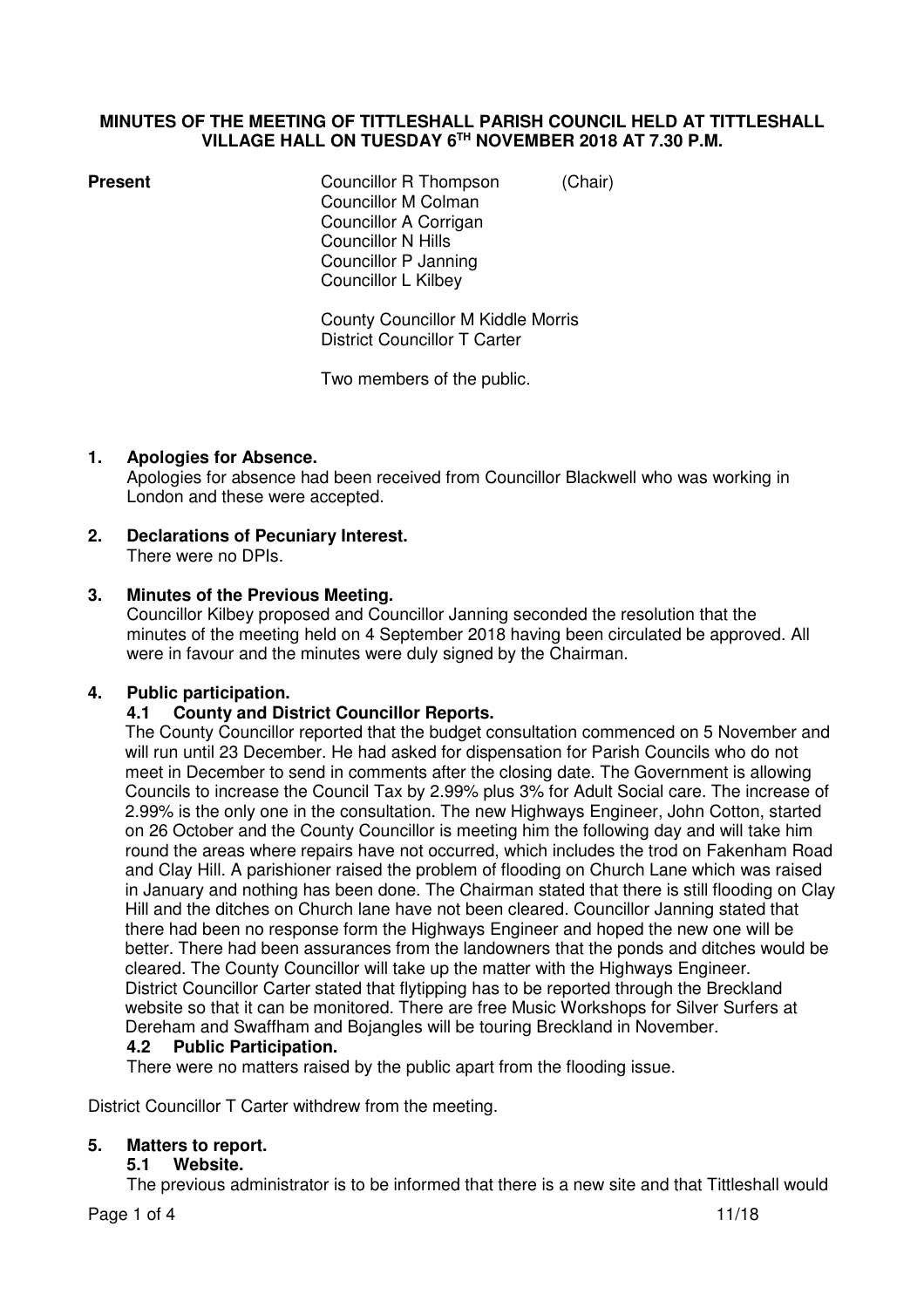like to keep the domain name tittleshall.com

# **5.2 Emergency Plan.**

Councillor Kilbey reported that all copies of the new plan had been received and these will be distributed to all but not maybe prior to Christmas.

**5.3 Matters to report not covered by the agenda.** 

The Clerk had received confirmation the gate will be fixed at the allotments in the next month. **5.4 Report from the Millennium Green Sub-Committee.**

Nearly all the hedges had been cut and BB Garden Services had been requested to clear the rubbish The Chairman will obtain more bark to put under the swings and contact the Millennium Green Trust regarding the levelling. A parishioner offered the committee topsoil if it wants.

# **5.5 World War 1 Beacon.**

Councillor Janning reported that the event is approaching fast, expectations of the numbers have been exceeded. Everything is in pace for the event. This will commence at 1730 on 11 November. The Chairman congratulated all who had contributed and Councillor Kilbey stressed that without Councillor Janning this would not have happened. The Clerk will write to all who have taken part.

# **5.6 Parish Representative on Village Hall Committee.**

Councillor Kilbey informed the meeting that she is very busy and has other commitments on a Tuesday which means that she would be unable to attend the meetings. Her resignation was accepted and it was agreed that Councillor Thompson would be the new representative.

# **5.7 Extract for Church and Village.**

The Clerk will prepare this and send to the Chairman for approval.

# **Dates of meetings 2019.**

These were agreed as follows: -

 **Parish Council Meetings.**  January 8<sup>th</sup> May 7<sup>th</sup> September 3rd **Annual Parish Council Meeting.**  May 7<sup>th</sup> **Annual Parish Meeting**  April 23<sup>rd</sup>

March  $5<sup>h</sup>$ July 2nd November 5<sup>th</sup>

# **6. Highways.**

# **6.1 Report on Matters raised at the last meeting.**

The Clerk reported that he had reported again the issues on Clay Hill and Church Lane, that the footway outside Casa Mia had not been sided out and there is still flooding at the junction of Mileham and Litcham Roads. He had also reported the problems on all the trods again. The complaint about the tree stumps outside Holly Tree House had been reported to the County Councillor.

# **6.2 New Problems.**

There are several instances of shingle being washed onto footways from drives and residents will be asked to clear these by making a mention of this in the Church and Village magazine. The footway between Peakhall Road and Fakenham Road needs clearing.

## **6.3 Footpaths.**

Councillor Janning had circulated her report as follows: -

 The most significant report concerns **FP6** which runs between the main road between Tittleshall and Litcham and the back road from Tittleshall to Litcham (solar panels). FP6 runs for part of the way along a hedge and is bordered by an electric fence. On 21.10 it was noted that the hedge had been cut back and some of the major dips and holes in the designated footpath had been filled in. This has made walking a lot easier. We would encourage parishioners to walk this path and establish a visible track on the ground.

 The cross-field path **FP2** from Church Lane to Godwick is no longer visible to walkers. Fortunately there are no crops there at the moment. It will need to be reinstated.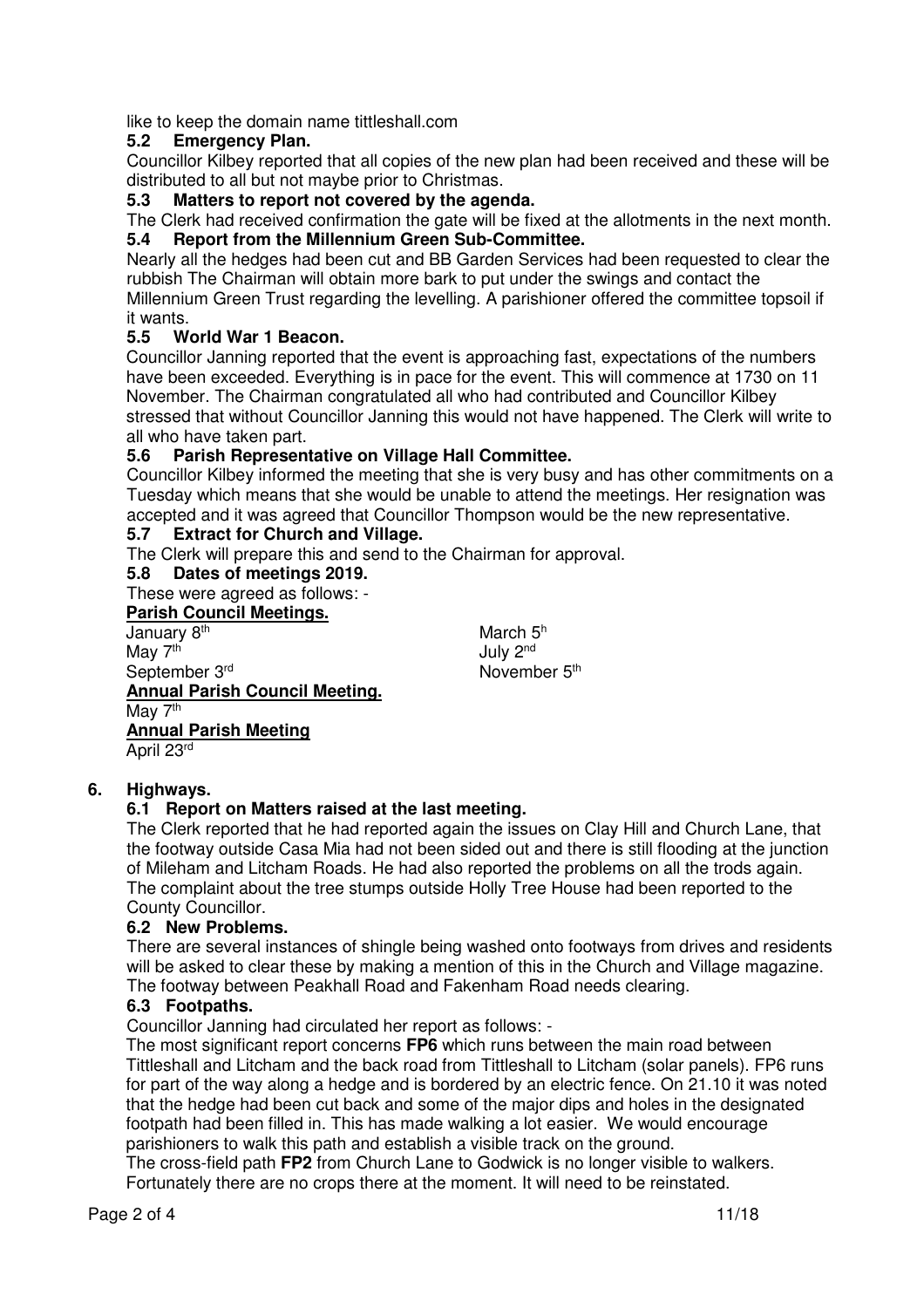Godwick: It should be noted that the presence of turkeys in the fields which **FP1** crosses should not deter walkers. They are vegetarians. The walkers need to take care to close gates as they go through. This is made difficult by the fact that the gates are not easy to open and close. As Norfolk County Council has rebuilt the bridge at the other side of the turkey fields, the difficulty of crossing these fields is regrettable.

## **6.4 Local Highway partnership 2019/20**

No item was identified for a bid.

County Councillor M Kiddle Morris withdrew from the meeting.

#### **7. Planning.**

#### **7.1 Applications.**

#### **7.1.1 3PL/2018/1158/HOU- Holly House 51 High Street-erection of two storey rear extension to include Juliet balcony and 1.5 storey side extensions (existing conservatory to be demolished)**

Councillor Kilbey proposed and Councillor Colman seconded the resolution that no objection be raised. All were in favour.<br>72 Decisions

#### Decisions.

The following decision was noted.

 **7.2.1 3PL/ 2018/0990/HOU-Kilsaren Fakenham Road-Rear extension to the existing bungalow, extension to existing garden store and incorporation of the accommodation into the bungalow as habitable space (change of use), raising of roof of existing side extension and alteration of finishes to existing side**  *extension. Approved.* 

#### **8. Finance.**

#### **8.1 Budgets.**

The budget sheets and financial information had been circulated and Councillor Janning proposed and Councillor Colman seconded the resolution that these be approved. All were in favour.

#### **8.2 Balances and Cheques for authorisation.**

The Clerk reported that the bank mandate had been changed. Councillor Hills proposed and Councillor Corrigan seconded the resolution that the balances and cheques for authorisation be approved. All were in favour.

# **Balances :-**

|                                      | <b>Community Account</b>                      |         |
|--------------------------------------|-----------------------------------------------|---------|
|                                      | Balance at 31 07 18                           | 2395.89 |
|                                      | Plus VAT Refund-266.33                        |         |
|                                      | Breckland Precept-2625.00                     |         |
|                                      | Breckland Rate Support Grant-35.00            | 2926.33 |
|                                      |                                               | 5322.22 |
| Less                                 | Cheques authorised 03 07 18 -1300.00          |         |
|                                      | Cheques authorised 04 09 18 -711.49           | 2011.49 |
| Balance at 30 09 18                  |                                               | 3310.73 |
|                                      | Less unpresented cheques authorised 04 09 18- | 124.80  |
| Balance at 30 09 18                  |                                               | 3185.93 |
| Plus Profit from Sunflower Saturday- |                                               | 170.57  |
|                                      | Balance at 30 09 18                           | 3356.50 |
|                                      | <b>Business Saver Account</b>                 |         |
|                                      | Balance at 31 07 18                           | 3008.47 |
| Interest                             |                                               | 1.70    |
|                                      | Balance at 30 09 18                           | 3010.17 |